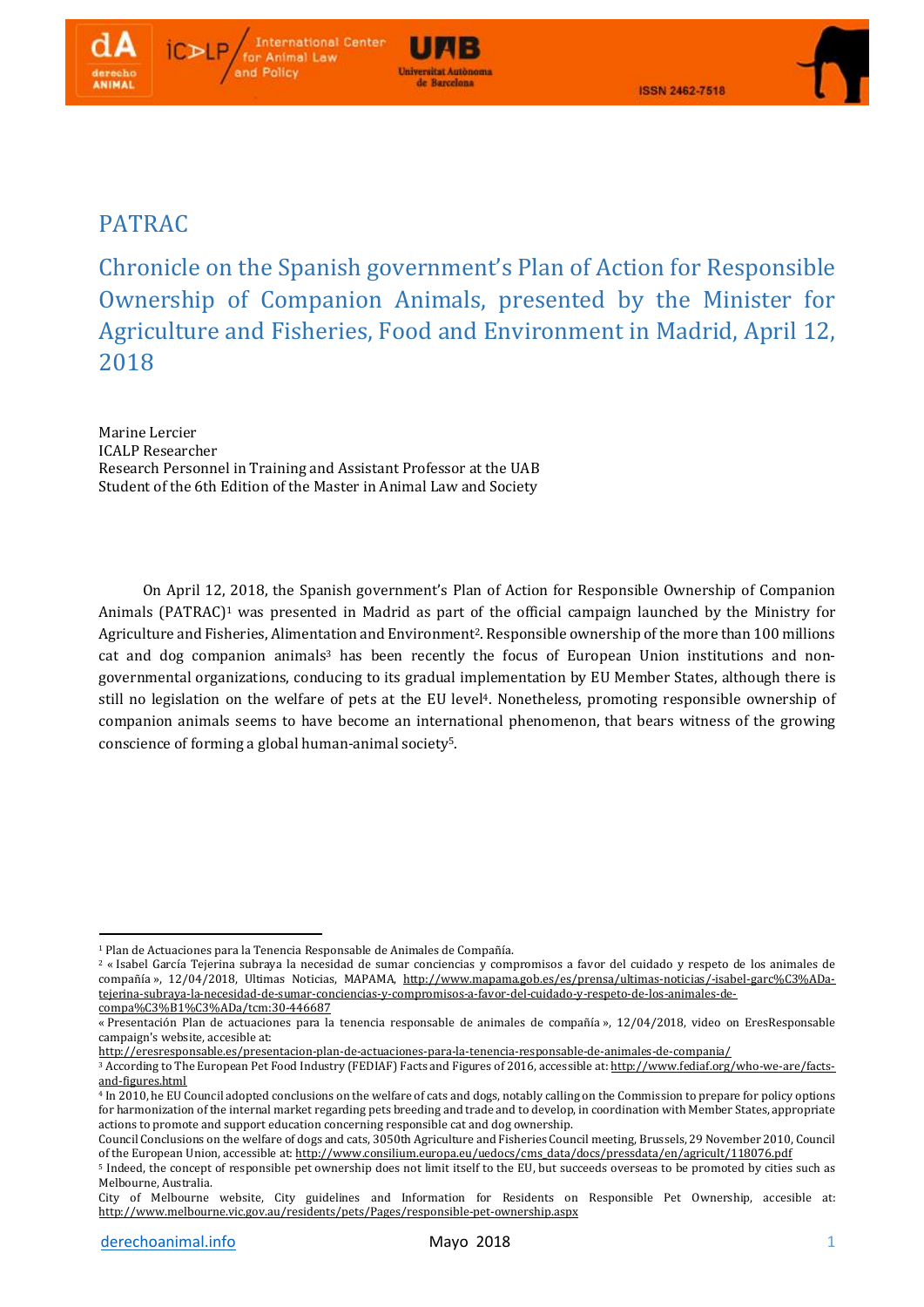



**Universitat Autonomi** de Barcelona

**International Center** 

for Animal Law and Policy

A PAW IN A HAND, LOGO OF THE SPANISH GOVERNMENTAL CAMPAIGN FOR RESPONSIBLE PET OWNERSHIP, LAUNCHED APRIL 12, 2018 IN MADRID.

As recommended by the CALLISTO<sup>6</sup> Research Project in 2014 within the context of looking forward reducing the risks of transmission of zoonoses from companion animals to Man or production animals, Responsible Pet Ownership (RPO) can be defined as « a duty of care based on the principle that animals are sentient beings having intrinsic value, are dependent on humans for their health and welfare and are part of the ecosystem. RPO aims to maintain a good level of animal health and welfare, to maximize physical and psychological benefits to humans and to minimize the potential risk that pets may pose to the public, other animals, or the environment. This duty starts with responsible acquisition and continues with providing appropriate care and protection for pets and their offspring. » <sup>7</sup> This definition inspired the development of education, information and training activities in Europe for children and adults, individuals or professionals<sup>8</sup>.

The government's strategy was officially presented by Isabel Garcia Tejerina, Minister of Agriculture and Fisheries, Alimentation and Environment, at the Palacio de Fomento, assisted by Fernando Grande-Marlaska, spokesperson for the General Council of the Judicial Power; and by Carlos Rodriguez, veterinarian and director of the « Como el perro y el gato » Ondacero program9. At the entrance of the conference room, guidelines and responsible ownership notices were disclosed already on television screens, and responsible ownership promotion posters had been placed on the way to the venue. Slogans such as « abandonment is not an option, this is a criminal offense », or « think twice before adopting a pet » could be read.

**.** 

<sup>6</sup> Companion Animals multisectioriaL interprofessionaL Interdisciplinary Strategic Think tank On zoonoses, project's website accessible at: <http://www.callistoproject.eu/joomla/index.php>

<sup>7</sup> CALLISTO Research Project, Second Strategy Report – 2nd Cycle, 2013, p6, accesible at: [http://www.callistoproject.eu/joomla/attachments/callisto\\_strategy\\_report%20II\\_cycle.pdf#page=27](http://www.callistoproject.eu/joomla/attachments/callisto_strategy_report%2520II_cycle.pdf%23page=27)

On May 5-6, 2011 already, the First International Conference on Animal Welfare in the Baltic region entitled "Responsible ownership and best practices" was held in the Lithuanian Parliament, calling on the European Union for signature and ratification of the European Convention for the Protection of Pet Animals, and inviting Member States to take immediate steps to appropriately ensure that the notion of animal protection and welfare as well as responsible ownership for sentient beings are further promoted via education, especially that of children, of veterinarians and juridical staff and information campaigns. [http://register.consilium.europa.eu/doc/srv?l=EN&f=ST%2010021%202011%20INIT](http://register.consilium.europa.eu/doc/srv?l=EN&f=ST%252010021%25202011%2520INIT)

<sup>8</sup> Such as, among others, the CAROcat and CAROdog websites launched by Four Paws. CARO stands for Companion Animal Responsible Ownership and the project aims at fostering a culture of responsible ownership, by providing tools to actual and prospective pet owners. CAROcat, accessible at: <http://carocat.eu/about-us/>and CAROdog, accesible at: <http://www.carodog.eu/about-us-2/>

Or as Responsible Dog Ownership Education Programs offered by World Animal Protection and adopted by Romanian schools in 2016, accessible at: [https://www.worldanimalprotection.org/news/our-responsible-dog-ownership-education-programme-be-adopted](https://www.worldanimalprotection.org/news/our-responsible-dog-ownership-education-programme-be-adopted-romanian-schools)[romanian-schools](https://www.worldanimalprotection.org/news/our-responsible-dog-ownership-education-programme-be-adopted-romanian-schools)

<sup>9</sup> ONDACERO Radio, Como el perro y el gato, <http://www.ondacero.es/programas/como-el-perro-y-el-gato/>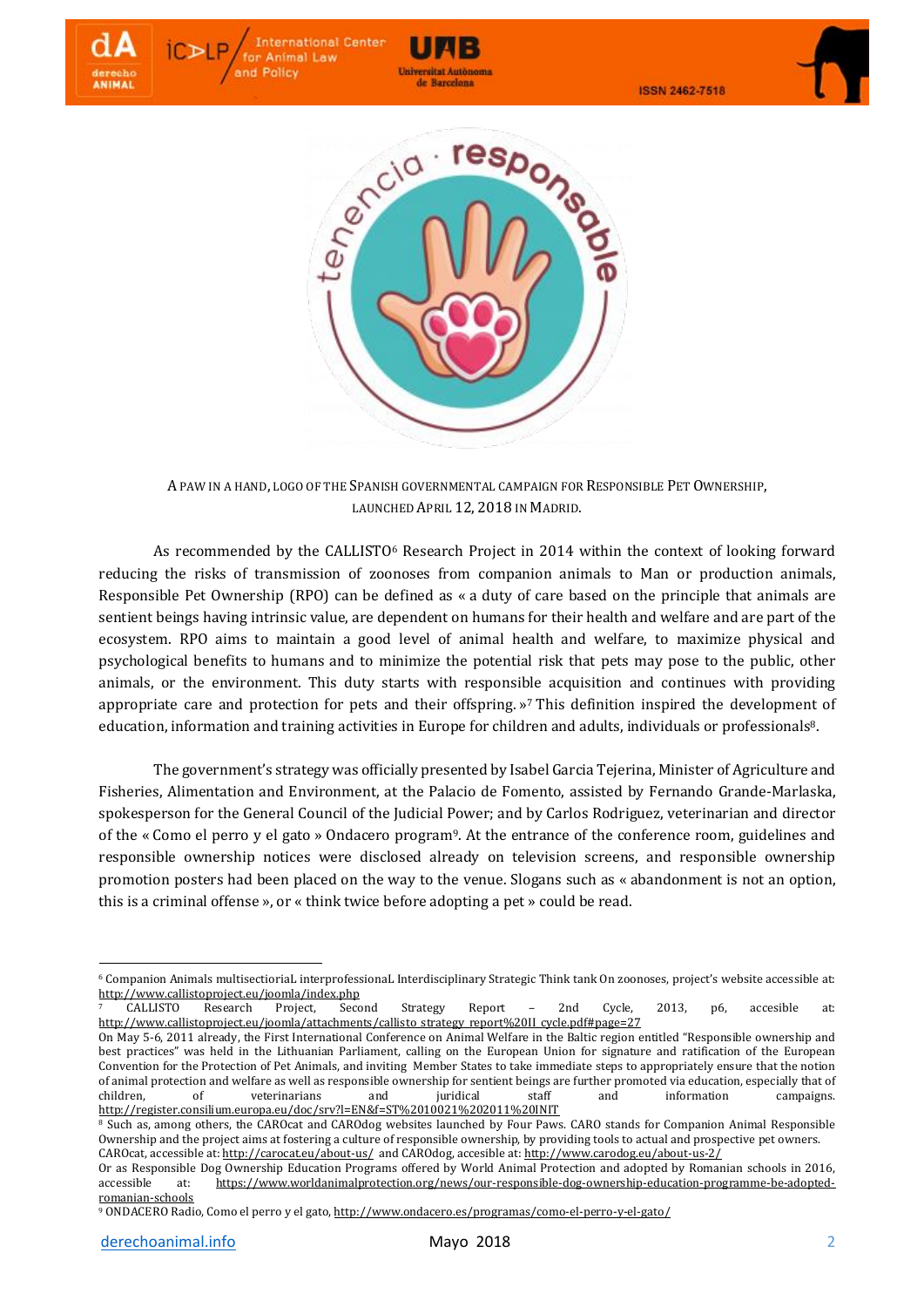

All supports were used to stress how important the responsibility for humans that take the engagement of adopting a companion animal is. By doing so, the government showed its determination to render this concept easily comprehensible and practicable from day to day for prospective pet owners.

**Universitat Autonomi** de Barcelona

**International Center** for Animal Law and Policy

Many pets and their owners were present to attend the Minister's declaration, as well as animal protection organizations and working groups members who made it possible to release the Guide for Responsible Pet Ownership destined to the Spanish public<sup>10</sup>.

The message to the audience was simple: the campaign and Plan of Action for Responsible Ownership of Companion Animals in Spain have to be distributed, advocated, and supported to the maximum extent possible by all entities involved in animal protection. Before going into the details of the plan, it was warned that it is never an obligation to adopt a pet - but when we do, it becomes our duty to treat our companion well and provide him with good - and the best possible - living conditions; conditions that do no contradict the animal's natural needs and emotions. If we cannot provide a companion animal a good life, even though we would like to, adoption shall not be considered, because this is the pet that will suffer from a lack of resources and attention in the end.

## *Changing attitudes within society*

A key reason to the launching of this operation destined to tutor present and future pet owners lies in the fact that, as pets form part of our families, our relations develop in the intimacy of the home; our relation with pets, although legally regulated, stays private most of the times. As is the case with other concerns over abuse or neglect, whether it be of children or women, the privacy of the home acts as a screen that prevents or reduces the knowledge and potential for cessation and reprehension of such acts.

After the Spanish legislation has been gradually reformed over the last years to transform societal attitudes toward animals, decreasing the number of cases of animal abuse and in particular of animal abandonment by increasing prosecutions and sanctions against perpetrators<sup>11</sup>, the next objective of the Government is to prevent mistreatment rather than merely punishing it once the damage is done.

As exposed Carlos Rodriguez, law is not all powerful. New norms are not sufficient alone to improve the treatment of pets and ensure their well-being; this is because sometimes social norms are so well entrenched that we do not notice the harm that some habits can cause to companion animals. These norms that we keep on transmitting from generation to generation are the ones that education has to confront, for everyone to discern what animals need, and why what we might do at times is wrong although there is no bad intention behind inclinations.

This is the core approach of responsible ownership: knowing before doing. Thinking before acting. Getting informed to appreciate how to care. Toward spreading these guidelines, the veterinarian called all the professionals working with or in the interest of animals, all animal protection experts, and all those who care about animal members of our community to get in touch with each other in order to increase collaboration, which can only provide better results.

The 12th of April was a step towards Responsible Pet Ownership in Spain, and there was but one voice: to deliver the unanimous message of the prerequisite to foresee pet adoption, because it is not just any act. In

1

<sup>&</sup>lt;sup>10</sup> Guidelines for Responsible Pet Ownership, in Spanish, Minister for Agriculture and Fisheries, Food and Environment, Madrid, 2018, accessible on the campaign's website at: [http://eresresponsable.es/wp-content/uploads/2018/04/Gu%C3%ADa-Tenencia-](http://eresresponsable.es/wp-content/uploads/2018/04/Gu%25C3%25ADa-Tenencia-Responsable.pdf)[Responsable.pdf](http://eresresponsable.es/wp-content/uploads/2018/04/Gu%25C3%25ADa-Tenencia-Responsable.pdf)

 $\frac{11}{11}$  On July 1st, 2015, the Spanish Criminal Code reform entered into force, notably increasing the sanctions for mistreatment and abandonment of companion animals, and introducing the sexual abuse of animals as an offense.

Ley Orgánica 1/2015, de 30 de marzo, por la que se modifica la Ley Orgánica 10/1995, de 23 de noviembre, del Código Penal, accessible at: <https://www.boe.es/buscar/pdf/2015/BOE-A-2015-3439-consolidado.pdf>

Under Spanish law, mistreating or abandoning domestic animals is now punishable by an 18-month prison sentence for first offenses and prison terms of six months for a second offense. As part of the penal code reforms, the Popular Party (PP) government in 2015 approved stronger penalties for violations of animal protection laws.

<sup>«</sup> Almost 500 people arrested in Spain for animal abuse in 2016: new report », El Pais, January 23, 2017, accessible at: [https://elpais.com/elpais/2017/01/23/inenglish/1485175440\\_747686.html](https://elpais.com/elpais/2017/01/23/inenglish/1485175440_747686.html)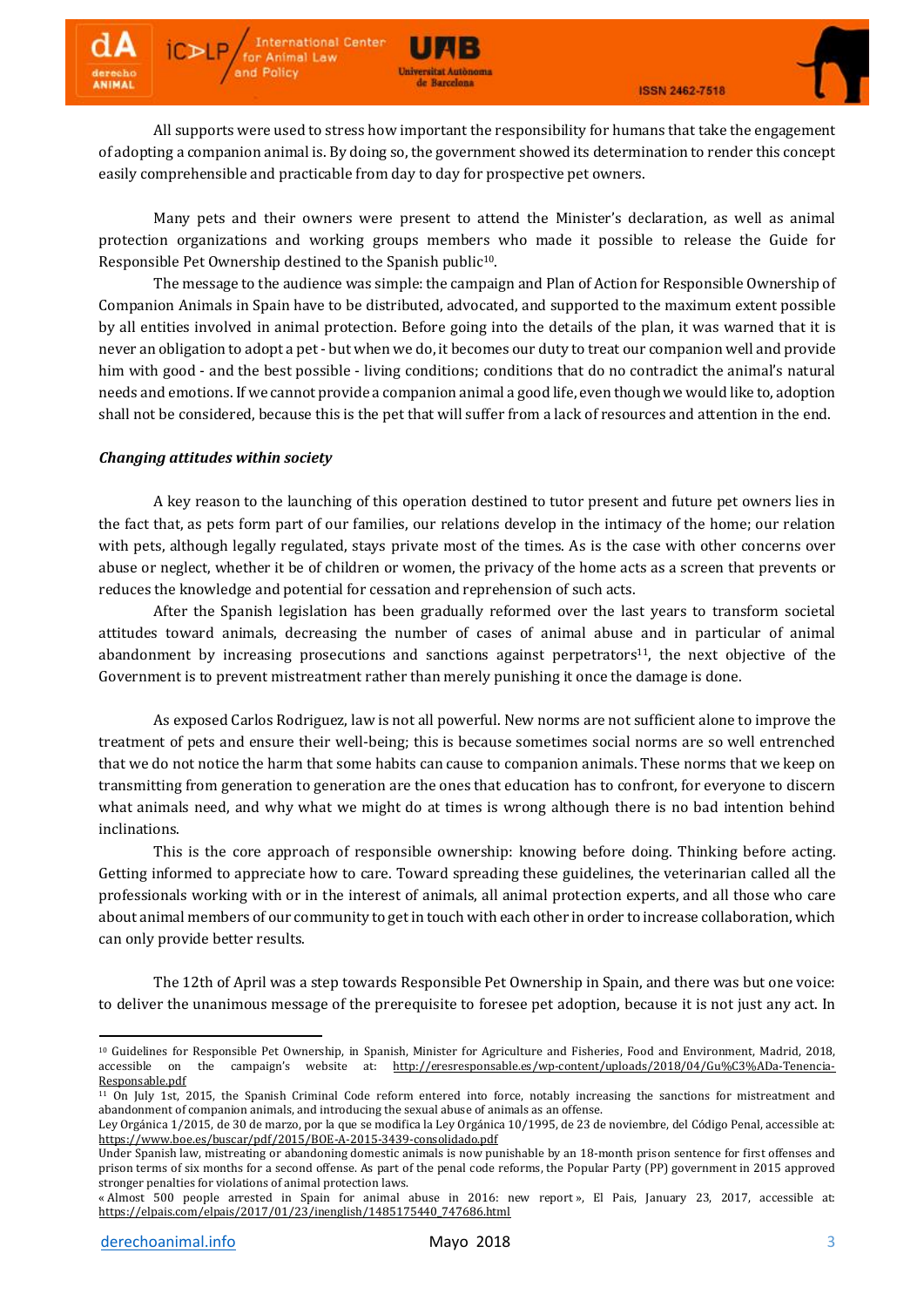

the meantime, Fernando Grande-Marlaska recalled us of the urgency to abandon the legal consideration of animals as « things » in the Spanish Civil Code and to recognize them « at least as the sentient beings they are »<sup>12</sup>, a work that is actually in progress to change the definition of animals in the legal system<sup>13</sup>.

**Universitat Autonomy** de Barcelona

Considering that the young generations are often the main targets of education campaigns, Fernando Grande-Marlaska reminded us that minors do not only have rights but also have duties, notably a duty to respect and protect the animals and the environment that surround them $14$ . In the meantime, this is society as a whole that would benefit from guidance about animals' needs and feelings, and legal professionals in particular have to be well-trained to address the difficult challenge of ending animal abuse.

What is an animal? What are his needs? What is a sentient being? What constitutes mistreatment? are some of the basics all judges shall know nowadays to respond to animals' predicament when mistreated by their owners.

## *Five pillars of Responsible Pet Ownership*

**International Center** 

for Animal Law and Policy

Minister Isabel Garcia Tejerina greeted the human and nonhuman animals presents in the audience before introducing the expected Action Plan she conceded aims at making issues of adoption and ownership of pet animals a visible theme in society. The Minister emphasized the positive influence companion animals' ownership has on human lives, whether through the unique affective link that unites animal and human persons and its benefits to human health, or through the crucial contributions service animals make to persons in need of their presence and to society in general.

There is still much work to be done in the fields of animal mistreatment and abandonment before the last pet is well-cared for by a well-informed, responsible owner. Still, the government is focusing on sensitizing the public on five key issues, after the European Convention for the Protection of Pet Animals has just been recently signed and ratified by Spain, toward the application of the minimum common guarantees provided by the instrument among the Autonomous Communities that will have to harmonize their legislations<sup>15</sup>.

These 5 central themes, revolving around the dissemination of scientific and legal knowledge about pets among the State and the Autonomous Communities in close collaboration with animal protection organizations,

**.** 

<sup>12</sup> As recognized by a thriving body of national legislations, and inscribed in EU primary legislation under Article 13 of the Treaty on the Functioning of the European Union, that poses: « In formulating and implementing the Union's agriculture, fisheries, transport, internal market, research and technological development and space policies, the Union and the Member States shall, since animals are sentient beings, pay full regard to the welfare requirements of animals, while respecting the legislative or administrative provisions and customs of the Member States relating in particular to religious rites, cultural traditions and regional heritage. »

European Union, Consolidated version of the Treaty on the Functioning of the European Union, 13 December 2007, 2008/C 115/01, available at accessible at: [http://eur-lex.europa.eu/resource.html?uri=cellar:2bf140bf-a3f8-4ab2-b506-fd71826e6da6.0023.02/DOC\\_2&format=PDF](http://eur-lex.europa.eu/resource.html?uri=cellar:2bf140bf-a3f8-4ab2-b506-fd71826e6da6.0023.02/DOC_2&format=PDF) <sup>13</sup> « Animals to stop being objects under Spanish Law », El Pais, December 14, 2017, accessible at: [https://elpais.com/elpais/2017/12/13/inenglish/1513182135\\_552641.html](https://elpais.com/elpais/2017/12/13/inenglish/1513182135_552641.html)

<sup>«</sup> Unanimity in the Congress of Deputies to urge for the reform of the Spanish Civil Coe to recognize animals as sentient beings », February 2, 2017, by Juan Ignacio Codina Segovia, Journalist, accessible at: [http://derechoanimal.info/en/activities/2017/unanimity-congress](http://derechoanimal.info/en/activities/2017/unanimity-congress-deputies-urge-reform-spanish-civil-code-recognize-animals)[deputies-urge-reform-spanish-civil-code-recognize-animals](http://derechoanimal.info/en/activities/2017/unanimity-congress-deputies-urge-reform-spanish-civil-code-recognize-animals)

Since 2009, with the help and subvention of MINECO, changing the legal status of animals has been the first objective of Dra. Gimenez-Candela, ICALP and Master in Animal Law and Society's Director at the Autonomous University of Barcelona and a group of researchers at ICALP.

GIMENEZ-CANDELA, T, La Descosificación de los Animales (I) in dA: Derecho Animal (Forum of Animal Law Studies) 8/2 (2017) 1-4. <https://doi.org/10.5565/rev/da.318>

GIMENEZ-CANDELA, T,. La Descosificación de los Animales (II) in dA: Derecho Animal (Forum of Animal Law Studies) 8/3 (2017) 1-2. <https://doi.org/10.5565/rev/da.250>

GIMENEZ-CANDELA, T, Es alguien (no algo) in dA: Derecho Animal (Forum of Animal Law Studies) 9/1 (2018) 5-10. <https://doi.org/10.5565/rev/da.251>

GIMENEZ-CANDELA, T, Dignidad, Sentencia, Personalidad: relación jurídica humano-animal in dA: Derecho Animal (Forum of Animal Law Studies) 9/2 (2018) 5-28. <https://doi.org/10.5565/rev/da.346>

<sup>14</sup> The new Spanish children protection bill modified the system of protection, by introducing a chapter III under Title I, « Duties ofthe minor » that recognize children's participation to society from a citizen perspective, calling for correlative duties, such as the duty to respect the environment and the animals and to participate in their conservation and preservation fixed in Article 9 quinquies, 2. d).

Ley 26/2015, de 28 de julio, de modificacion del sistema de proteccion a la infancia y a la adolescencia, accessible at: <https://www.boe.es/buscar/doc.php?id=BOE-A-2015-8470>

<sup>15</sup> An entry into force on February 1st, 2018, most welcomed by the Spanish Animalist Party PACMA, 30 years after its adoption by the Council of Europe in Strasbourg, <https://pacma.es/espana-ratifica-el-convenio-europeo-de-proteccion-animal-con-30-anos-de-retraso/>

Instrumento de ratificación del Convenio Europeo sobre protección de animales de compañía, hecho en Estrasburgo el 13 de noviembre de 1987, Publicado en: «BOE» núm. 245, de 11 de octubre de 2017, páginas 98971 a 98982 (12 págs.)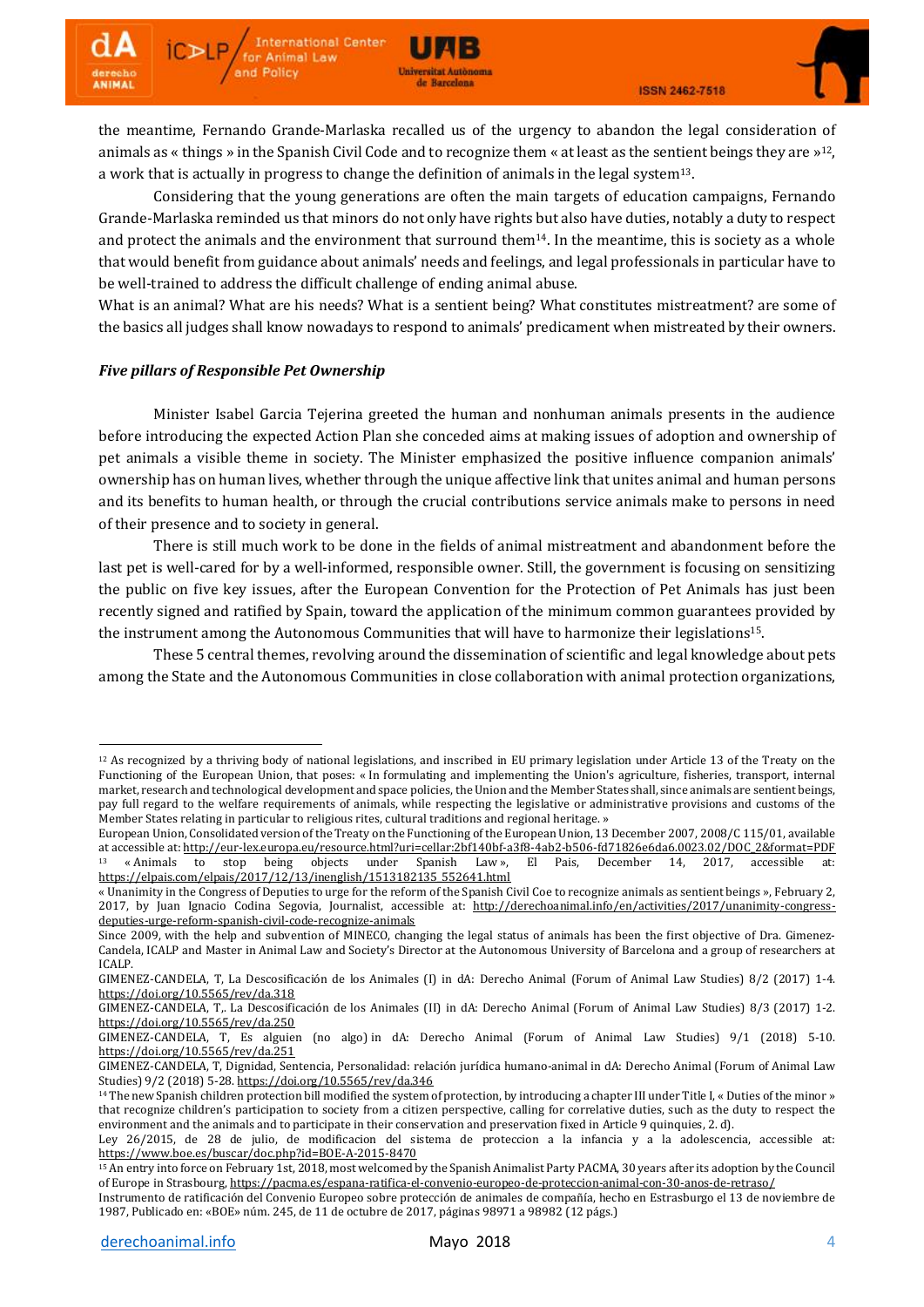

and presented in the Guide for the Responsible Ownership of Pet Animals that was distributed among the assistance, are:

## *1. Piensalo.*

To think twice before adopting an animal is an inescapable process for all potential pet owners, that requires answering questions such as: Should I adopt a pet? Why do I want to adopt a pet? Can I commit for the next decades? Am I capable of caring for the animal I want to adopt? Are the other members of my family willing to care for the pet or acceptant of a pet's presence in the home? Do I have enough time and resources to care for an animal? Do I know how much it costs to take care of a pet? Do I know what will be my obligations when I adopt a pet? Am I clean enough to live with a pet?

In particular, the guide recalls that no pet shall ever be adopted to be awarded as a gift. Adoption is a personal act, that obliges the owner towards the pet he pledges to care for for the many years to come.

## *2. Elige.*

Deciding what pet would be best to adopt according to one's situation requires a prospective pet owner to evaluate concrete characteristics, by asking questions both about the pet and himself. Shall I rather adopt a cat? A dog? A puppy? An adult? A senior? A small pet? A big one? A potentially dangerous animal? Do I have experience caring for animals? Am I old? Are we compatible?

These are not superficial questions, and they should be reasonably answered so as to avoid deciding to adopt an animal over esthetic considerations, as puppies for example face the risk of abandonment when they grow up as adults if adopted for the wrong reasons; or to adopt an animal without knowing their special needs or the permits they would require for certain breeds.

## *3. Adquiere.*

Adoption raises interrogations such as where to adopt a pet, which is not a superficial one: indeed, there are obligations that have to be fulfilled by those who put the animals for adoption. Behind this apparently benign act, hide histories of illegality, abuse and traffic of animals. Feeling certain where to adopt a pet is essential to make sure that the pet was raised by authorized breeders, in good conditions, with accompanying documentation to be delivered. Adopting responsibly is a way to fight against the abusive traffic of pets.

## *4. Conoce.*

Knowing what are the needs of the animal we are going to share the life of, and who is going to depend on us and on the quality of our care for the rest of his life, is indispensable before even thinking of adopting the animal, so that when our companion reaches home, we already know how to care for him, and are ready to provide him with the best living conditions.

Being aware of the natural needs of the pet we adopt, by first visiting a veterinarian is essential. The vet is the only professional to be trusted in the care of a pet, who will proceed to its identification and registration (that are mandatory within the European Union), as well as advise the owner on mandatory and adequate vaccination or treat health issues when they occur.

Informing oneself before welcoming an animal into our home can also save his life, because we are different: some aliments are lethal to pets, that must be known; while the need for activity and exercise can vary from one pet to another. On another hand, to live a good life, pets must be socialized and educated to avoid the development of behavioral troubles, and the techniques to do so must just as much be learnt.

# *5. Educalo.*